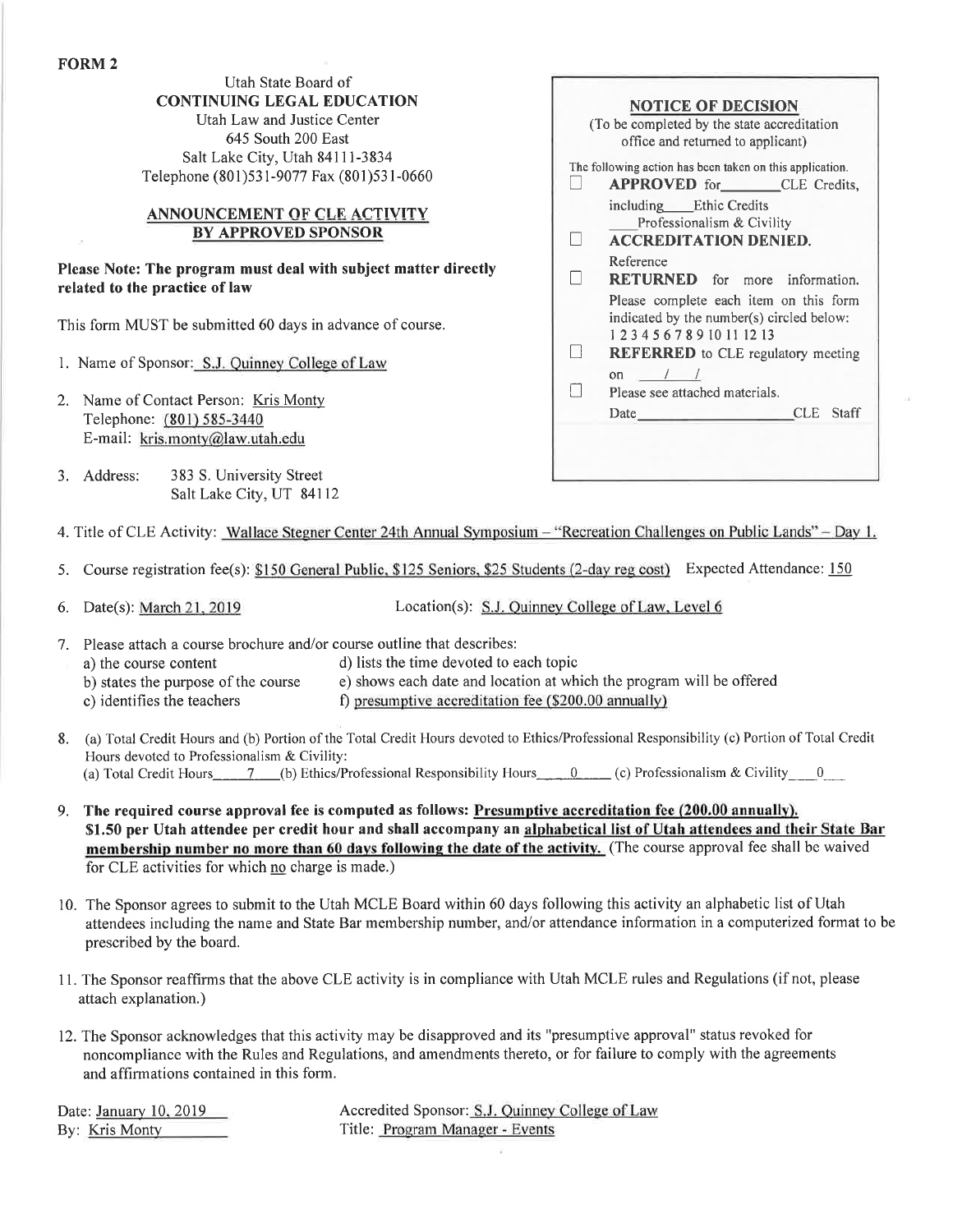## (< All Events

# Wallace Stegner Center 24th Annual Symposium - Recreation Challenges on Public Lands

March 21 @ 8:00 am - March 22 @ 12:00 pm

#### « 53rd Annual William H. Leary Lecture The Sidestepping lmpasse in the U.S. Senate »



#### SJ. Quinney College of Law Moot Courtroom (Level 6)

ln recentyears, outdoor recreation has become a primary use ofthe public lands, creating myriad conflicts, challenges, and opportunities. A substantial portion ofthe public domain is managed for recreation in the form of national parks, national monuments, wilderness areas, and the like, drawing millions of visitors annually. Outdoor recreation is now big business, constituting two percent of U.S. gross domestic product (GDP), which is more than agriculture, mining, or oil and gas development individually contribute to the nation's GDP. Conflicts have grown more intense between recreation users (e.g. hikers, mountain bikers, and ATVers), and new environmental problems have surfaced in the form of soil erosion, water pollution, and wildlife displacement, while the land management agencies lack the necessary resources to effectively address these problems. The symposium will first examine the economic, social, and legal framework for recreation on the public lands, and then extract lessons from specific recreation problems in the Wasatch Mountains and the Moab area. A symposium highlight will be "A Conversation with the Secretary" between Sally Jewell, former Secretary of the Interior, and Robert Keiter of the University of Utah S. J. Quinney College of Law. Ms. Jewell will discuss her unique perspective on conservation and recreation, based on her experience as Secretary ofthe lnterior and as former CEO of REl.

#### Early Bird registration ends March 8, 2019. Register online »

#### Pricing:

\$150 General Public, if received before March 8 \$175 General Public, if received on March 8 or after

\$125 Seniors (62+), University, Government, Nonprofit, if received before March 8 \$150 Seniors (62+), University, Government, Nonprofit, if received on March 8 or âfter

\$25 Students, if received before March 8 \$50 Students, if received on March 8 or after

# Symposium Agenda

#### Thursday, March 21, 2019

#### 7:30 a.m. - Registration and Continental Breakfast

8:30 a.m. - Welcome & Introductions Robert Keiter, University of Utah SJ. Quinney College of Law

#### 8:45 - 9:30 a.m. - An Introduction to Recreation on Public Lands

Rebecca Watson, former Dept. of the Interior Assistant Secretary for Lands and Minerals Management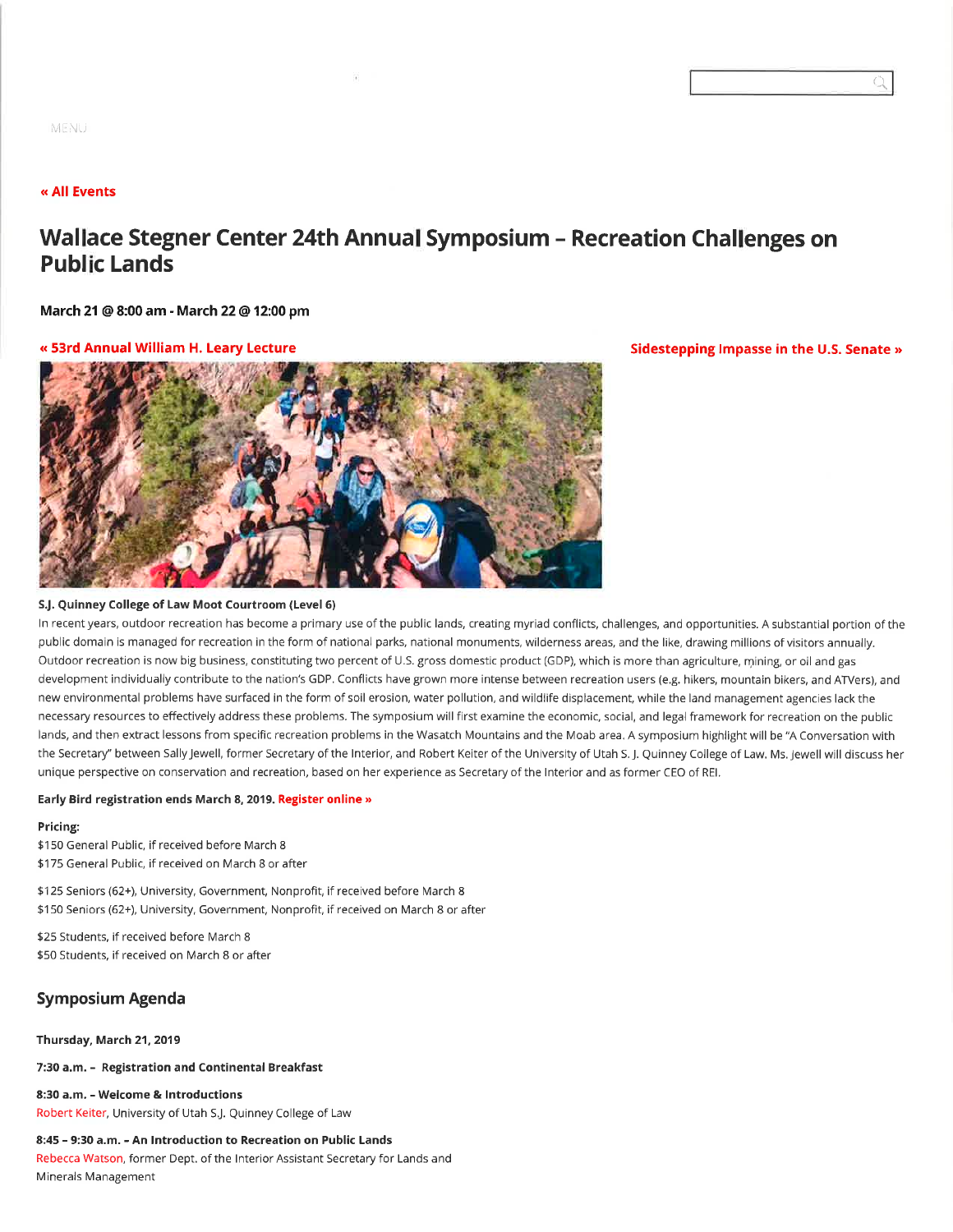#### 9:30 -10:15 a.m. - Understanding Recreation Economics

Ray Rasker, Headwaters Economics

10:15 - 10:45 a.m. - Break

#### 'lO:45 a.m. - 12:15 p.m. - Perspectives on Outdoor Recreation

Stephen Lockhart, NatureBridge Chris Keyes, Outside magazine Vicki Varela, Utah Office of Tourism

12:15- 1:O0 p.m. - Lunch

1:00-1:45 p.m. - Garrett Eaton, Return from Desolation (film)

#### 1:45 - 3:15 p.m. - Recreation Challenges in Moab, Utah

Clif Koontz, Ride with Respect Ashley Korenblat, Western Spirit Cycling Emily Niehaus, Moab Mayor John Steiger, former Dept. of the lnterior Regional Solicitor

3:15-3:45 p,m. - Break

3:45-5:00 p.m. - A Conversation with the Secretary Sally Jewell, Secretary of the Interior, 2013-17 (Keynote) Robert Keiter, University of Utah SJ. Quinney College of Law

#### Friday, March 22,2019

8:30 - 9:15 a.m. - Hunting, Fishing, and conservation on Public Lands Whit Fosburgh, Theodore Roosevelt Conservation Partnership

# 9:15 - 10:45 a.m. - Recreation Dilemmas on the Wasatch Front

Ralph Becker, Central Wasatch Commission Carl Fisher, Save our Canyons Nathan Rafferty, Ski Utah Dave Whittekiend, USDA Forest Service Uinta-Wasatch-Cache Nâtional Forest

1o:45 - 1l:15 a.m. - Break

### 11:15 a.m. - 12:15 p.m. - Confronting the Recreation-Conservation Divide: A Dialogue (Stegner Lecture)

Louis Geltman, outdoor Alliance Ethan Linck, University of Washington Dept. of Biology

#### The King's English Bookshop will be onsite selling books.

#### Principal Funding:

Harold Burton Foundation



The Wallace Stegner Center's annual symposium brings together legal scholars, thinkers, and practitioners from around the world to tackle pressing environmental issues. Recent symposia have focused on wildlife conservation, alternative energy, global climate change, and sustainability.

For questions about this event contact Kris (801) 585-3440.

Free parking is available at the Rice-Eccles Stadium, We encourage you to use public transportation to our events. Take TRAX University line to the Stadium stop and walk a half block north. For other public transit options use UTA's Trip Planner. The law school is on the Red Route for the University's free campus shuttles (College of Law stop).

#### Share this:

ffirwG.ffi Ë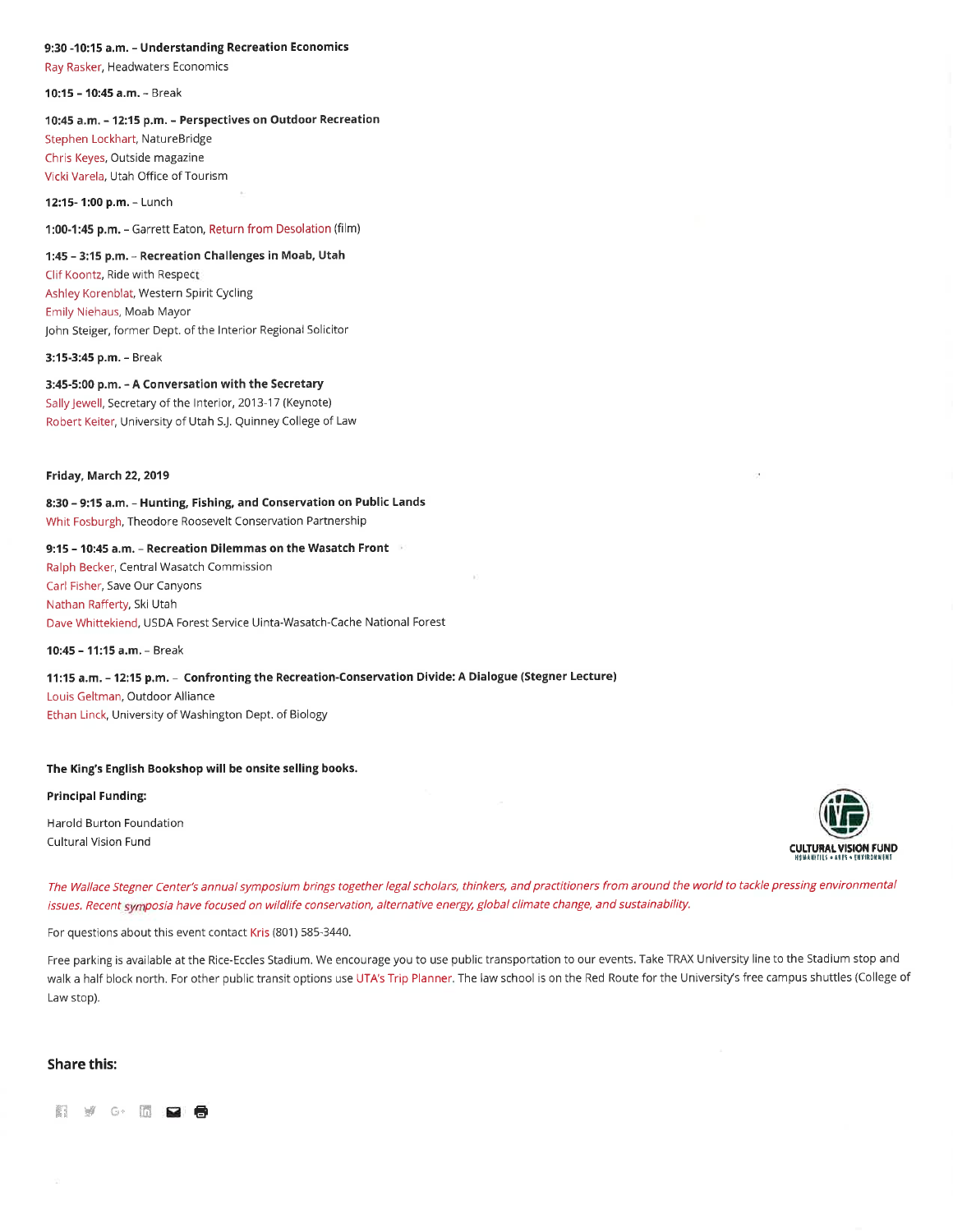+ GOOGLE CALENDAR + ICAL EXPORT

+ GOOGLE CALENDAR + MY CALENDAR

# **Details**

 $\widetilde{\mathbf{a}}$ 

Start: March 21.@ 8:00 am End: March 22 @ 12:00 pm Event Categories: CLE, Highlighted Events, Signature Event, Wallace Stegner Center

# **Venue**

S. J. Quinney College of Law 383 South University St Salt Lake City, UT 84112 United States + Google Map

# « 53rd Annual William H. Leary Lecture

# Sidestepping Impasse in the U.S. Senate »

QUICK LINKS

 $\sim$ 

183 SOUTH UNDERWIT STREET<br>SALT LANE CONT UP SOLET<br>ADI-591-5833

"30 / THE UNITERS " CR. DOM:

APPROVED BY THE SECTION OF LSQ P, EDUCATION AND ADDISSION TO THE BAL OF THE HISTORY FOR A SECOND TON SETTINGER THE ADDRESS SOUTH APPROXIMATION ALSO

**Organizer** 

College of Law Phone: 801-585-3479

Email: events@law.utah.edu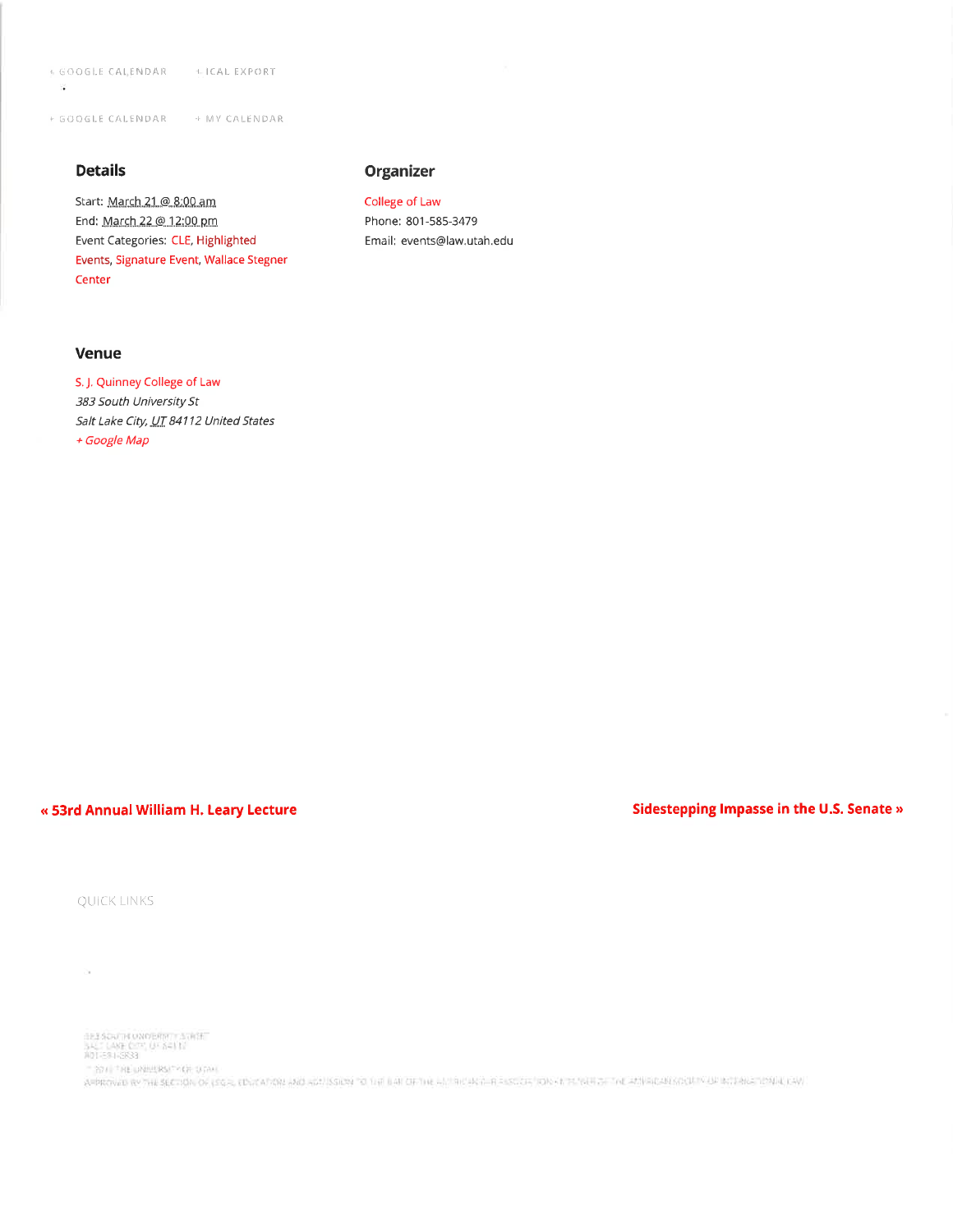CLE Credit

The University of Utah S.J. Quinney College of Law Wallace Stegner Center 24<sup>th</sup> Annual Symposium **Recreation Challenges on Public Lands** 

Thursday, March 21, 2019

|      | 7:30                          | <b>Registration and Continental Breakfast</b>                                                                                                                                                                          |
|------|-------------------------------|------------------------------------------------------------------------------------------------------------------------------------------------------------------------------------------------------------------------|
|      | 8:30                          | <b>Welcome &amp; Introductions</b><br><b>Robert Keiter, University of Utah S.J. Quinney College of Law</b>                                                                                                             |
| 1.25 | $8:45 - 9:30$                 | An Introduction to Recreation on Public Lands<br>Rebecca Watson, former Dept. of the Interior Assistant Secretary for Lands and<br><b>Minerals Management</b>                                                          |
|      | $9:30 - 10:15$                | <b>Understanding Recreation Economics</b><br>Ray Rasker, Headwaters Economics                                                                                                                                          |
|      | $10:15 - 10:45$               | <b>Break</b>                                                                                                                                                                                                           |
|      | $10:45 - 12:15$<br>$\sqrt{5}$ | <b>Perspectives on Outdoor Recreation</b><br>Stephen Lockhart, NatureBridge<br>Chris Keyes, Outside magazine<br>Vicki Varela, Utah Office of Tourism                                                                   |
|      | 12:15-1:00                    | Lunch (Served in lobby)                                                                                                                                                                                                |
|      | 1:00-1:45                     | Garrett Eaton, Return from Desolation (film)                                                                                                                                                                           |
| 1.5  | $1:45 - 3:15$                 | Recreation Challenges in Moab, Utah<br>Clif Koontz, Ride with Respect<br>Ashley Korenblat, Western Spirit Cycling<br><b>Emily Niehaus, Moab Mayor</b><br>John Steiger, former Dept. of the Interior Regional Solicitor |
|      | $3:15-3:45$                   | <b>Break</b>                                                                                                                                                                                                           |
|      | 3:45-5:00                     | A Conversation with the Secretary<br>Sally Jewell, Secretary of the Interior, 2013-17 (Keynote)<br>Robert Keiter, University of Utah S.J. Quinney College of Law                                                       |

# Friday, March 22, 2019

**Continental Breakfast** 8:00

 $8:30 - 9:15$ Hunting, Fishing, and Conservation on Public Lands  $.75$ Whit Fosburgh, Theodore Roosevelt Conservation Partnership